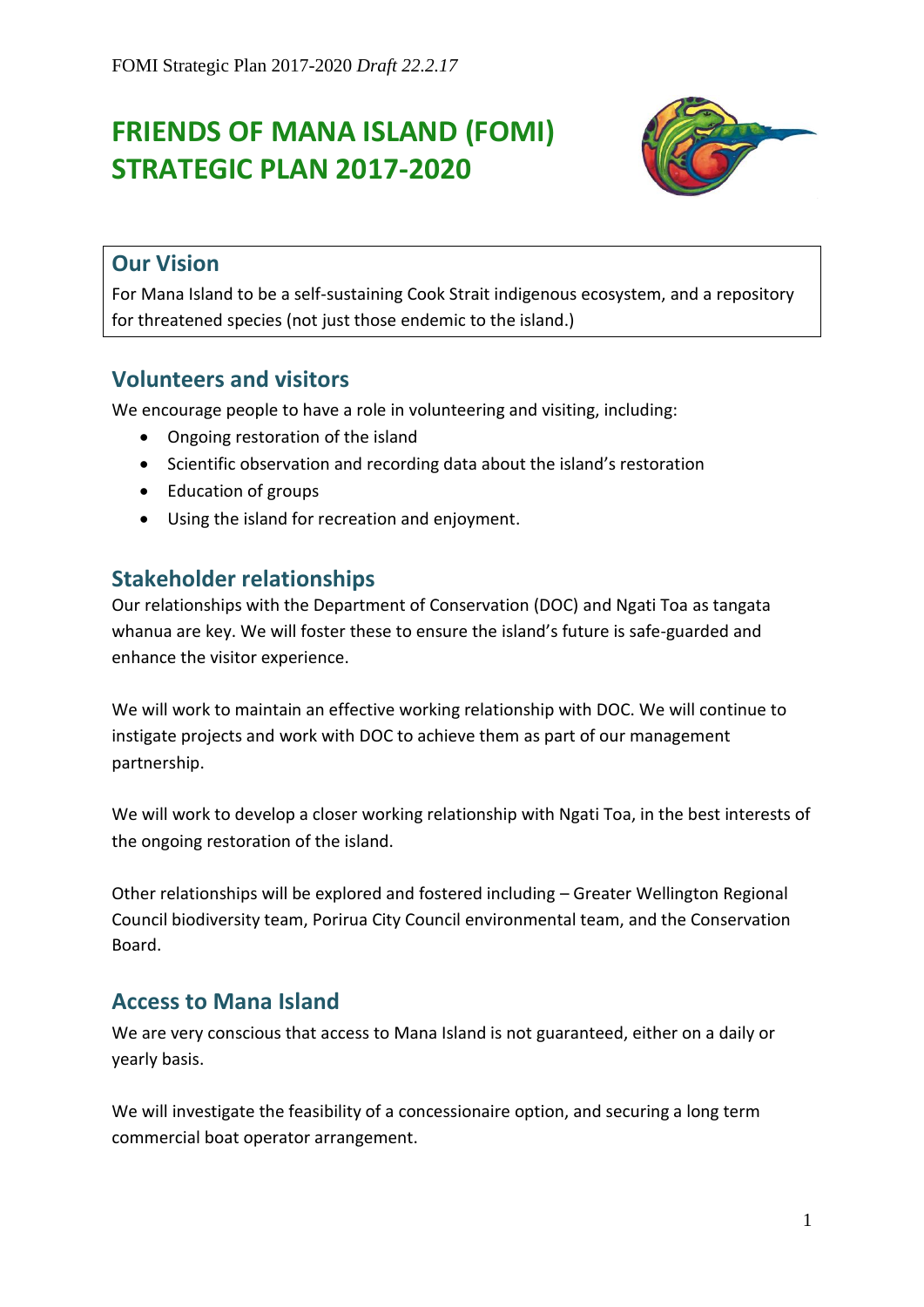Aspirational options include – helicopter access for tourists, possible rebuilding of the jetty (noting that it may present a biosecurity risk).

# **Ecological restoration projects**

Our strategy for undertaking flora and fauna restoration projects is guided by the *Ecological Restoration Plan*, C. Miskelly, 2010 (Table 3 - Recommended restoration actions for Mana Island 2010-2020).

Our restoration strategy is to give priority to completing current projects before new ones are begun. (Refer Project List at Appendix A)

### **Flora projects**

#### **Restoring the Waikoko wetland (new project):**

- Undertake a wetland restoration project including constructing a loop walk with bird hides, signage, new planting, repairing House Valley pond blow-out, creating islands with silt/mud cakes, reinstating 'lizard lounge', weed control and culvert maintenance.
- The wetland to be developed as one integrated project, including fernbird introduction and enhanced habitat for aquatic species such as mudfish.

#### **Threatened plants:**

- Develop a threatened plant action plan (as per recommendations in 2016 *Floral Diversity* report).
- Prepare a botanical survey/strategy for threatened plants.
- Develop a specialist team dedicated to threatened species of plants.
- Make endemic species a priority (e.g. Cooks Scurvy grass).
- Consider reintroducing a dedicated threatened plant team.

#### **General planting and weed control:**

- Undertake seed collection (as per 2016 *Floral Diversity* report).
- Increase the floral diversity through the introduction of eco-sourced plants, including threatened plants and tree ferns, into microhabitats (as per 2016 *Floral Diversity* report).
- Contract out propagation to selected nurseries, with emphasis on biosecurity.
- Continue lightwelling of canopy trees.
- Continue weed control of priority weed species in all habitats.

#### **Fauna projects**

These projects include invertebrates and soil biota (projects identified by Graham Taylor and Colin Miskelly). All projects will be subject to DoC approval and Ngati Toa endorsement.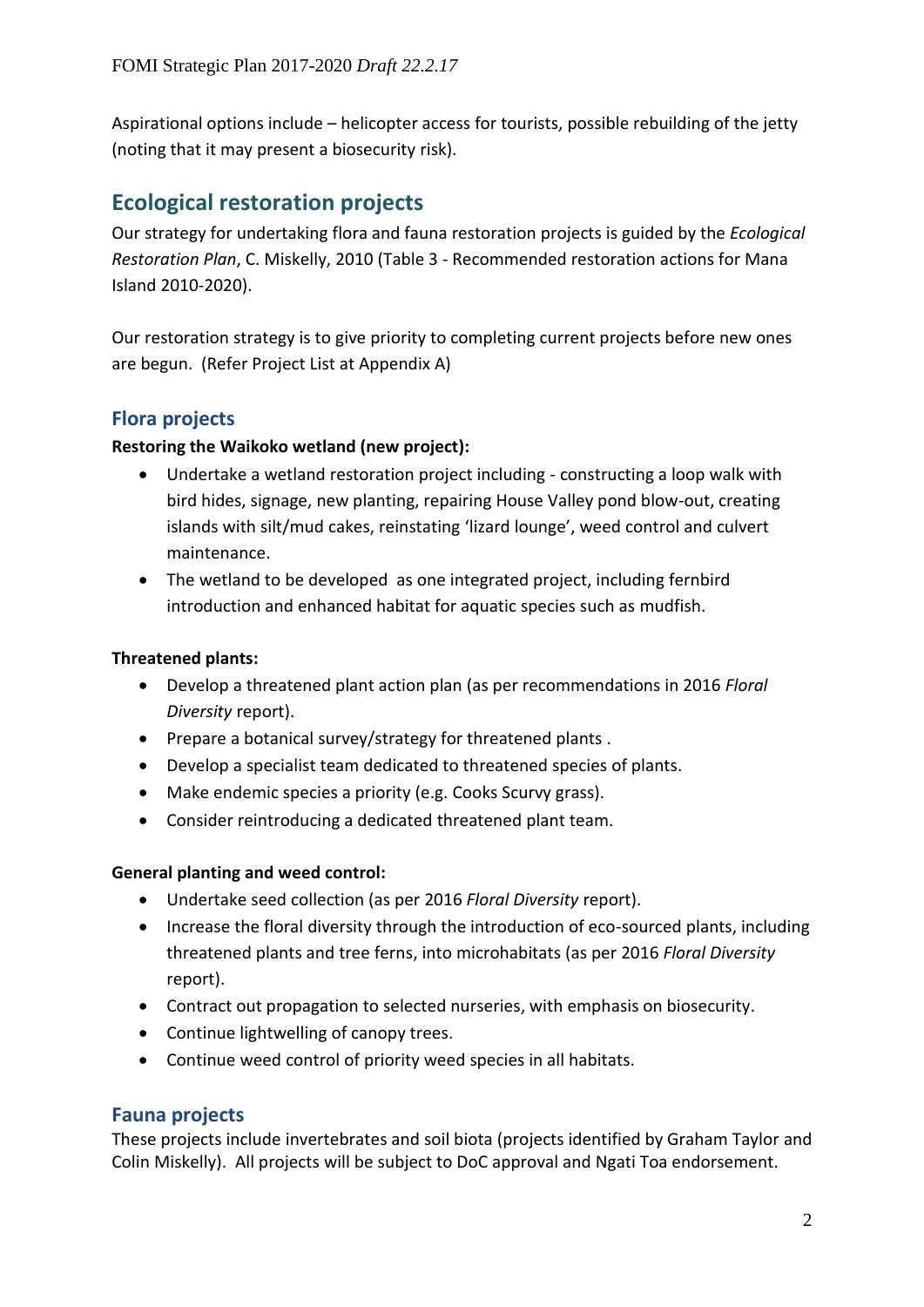#### **Invertebrates:**

- Investigate methods to increase the diversity of invertebrate communities.
- Collect forest duff / organic material from forest floor of selected bush remnants on mainland. Analyse and remove unwanted organisms, and select others. Redistribute these on the island.
- Investigate recommended species/suitability (as per *Ecological Restoration Plan*).

#### **Birds**

- Seabirds carry out a survey using specially-trained dogs. Conduct annual surveys for 5 years (started in November 2016)
- Seabirds continue efforts to restore and attract burrow nesting seabirds (fairy prion, fluttering shearwater)
- White-faced storm petrels translocate to island.
- Tui, bellbird undertake five-minute bird counts to monitor establishment.
- Maintain records of other vagrant and colonizing species (eg kaka, kereru, redcrowned parakeets)
- Fernbirds translocate to wetland.
- Tomtits translocate to island.

#### **Reptiles**

- Tuatara investigate process to start breeding in captivity (30 approx.)
- Skinks
	- Robust skink reintroduce in consultation with the DoC Tag group.
	- Spotted skink Completed. Survey was carried out in 2006 confirmed a selfsustaining population was on Mana Island. May need future monitoring.
- Gecko
	- Green gecko DoC release into Ngahere enclosure, possibly in 2017.
	- Monitoring survey to be undertaken by Ecogecko. This will record all lizard species with specific attention to the speckled skink and green gecko, to contribute to creating a picture of lizard establishment on the island.
	- Second release of ngahere geckos in February 2017, followed by monitoring every 4-6 weeks.

# **Monitoring and evaluation**

We will monitor and communicate the success of ongoing work, for example, five-minute bird counts, seabird counts, reptile monitoring, introduced bird species.

#### **Key indicators we will use –**

#### **Planting:**

- lightwelling, tree growth, self-seeded plants in understory
- photopoints a method for monitoring plant growth/extent
- Victoria University planting survivability results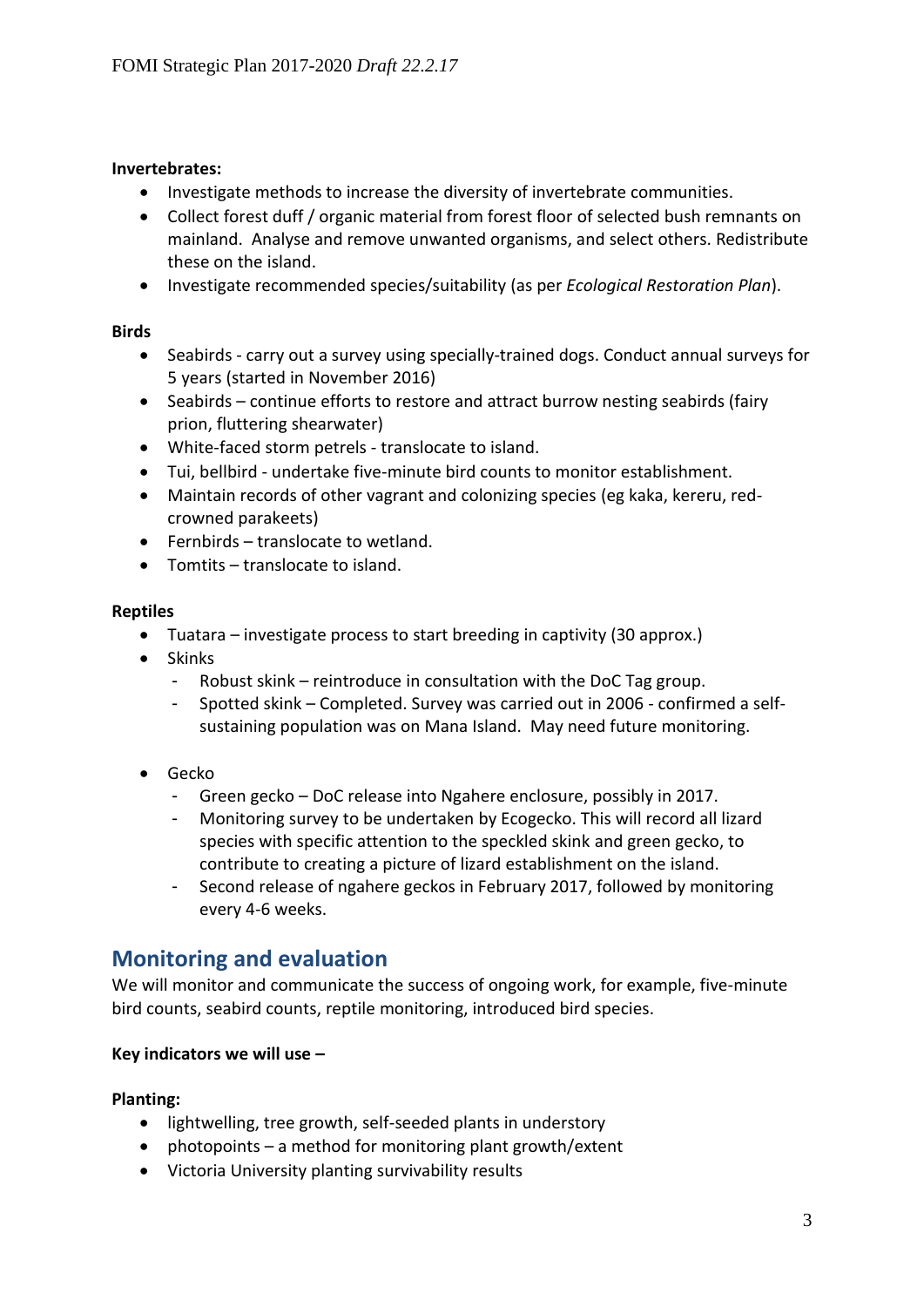#### **Reptiles:**

- Victoria University lizard monitoring data, planted versus non planted study.
- DoC monitoring results (we will collect these)
- Mary Macintyre's weta study data
- Masters and PHD studies already done on Mana Island

#### **Birds:**

- five-minute bird counts
- seabird monitoring results (Helen Gummer's Fluttering Shearwater reports; and Graham Taylor and Colin Miskelly reports)

# **Promotion and community engagement**

FOMI will develop a communications strategy which will identify stakeholders, and how best to communicate and engage with them.

We will look at developing interpretative methods and materials to ensure visitors (actual and through the website) gain an appreciation of the ecological and conservation management on Mana Island.

**Reaching young people** - We will endeavour to involve school children and youth, through:

- developing educational resources
- practical involvement e.g. kakariki boxes, gannet painting
- connections with Kiwi Conservation Club and Kiwi for Kids.

**Website** - The website will be updated and made mobile-friendly. Updates will include summary sheets for each species, and the results of projects in a Citizen Science approach. We will also:

- Create a photo library for promotion purposes.
- Feed into 'Nature Space' data
- Make information available for training for volunteers and school projects

**Visitor information centre** - FOMI has investigated the feasibility of a Visitor Information Centre at Paremata for Mana Island, with the potential for information and educational features, in conjunction with other agencies. The findings of the feasibility study indicate insufficient support from stakeholders to make it viable at the present time. May revisit this at a later date – with respect to location and management model.

FOMI Executive Draft 22 February 2017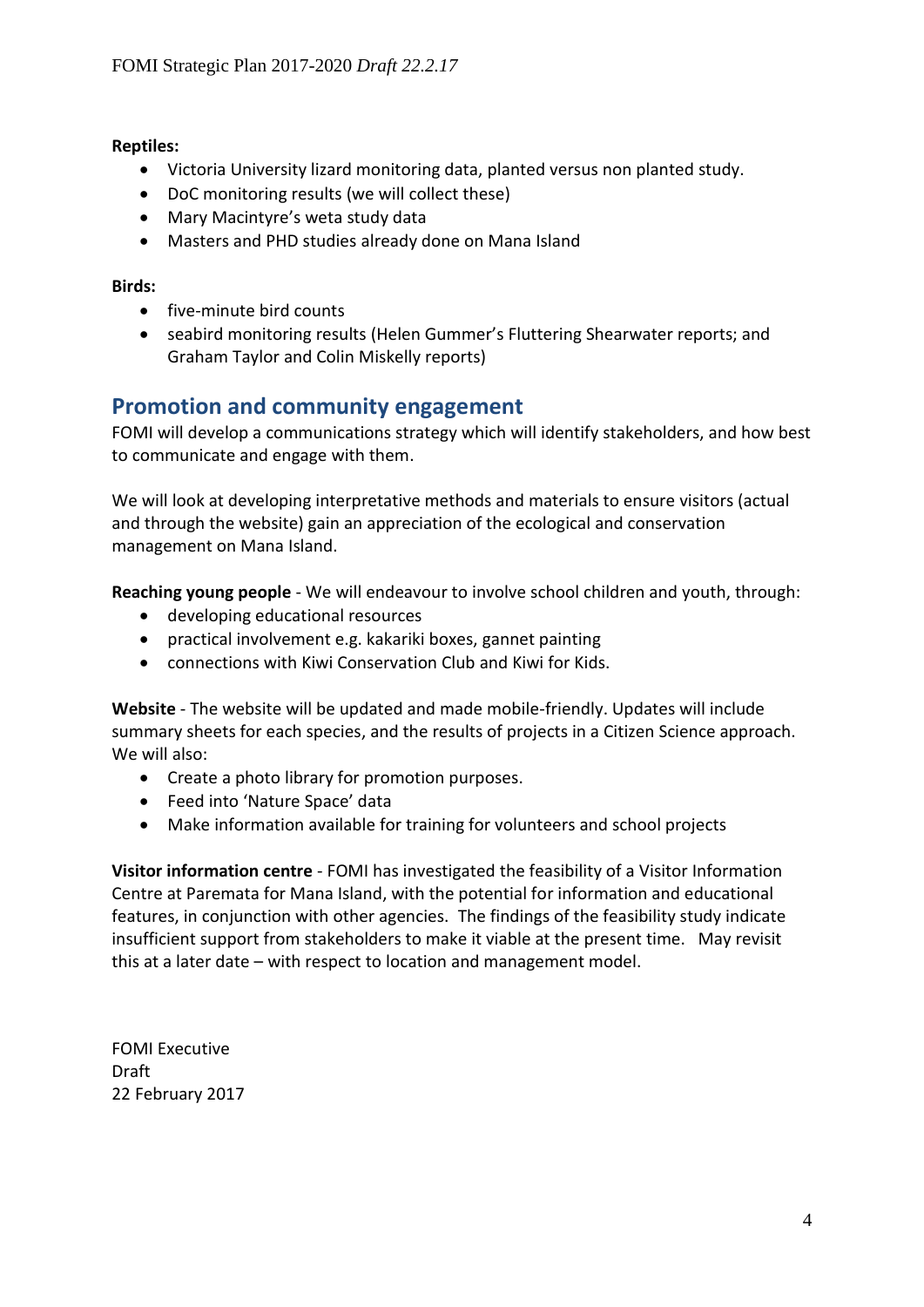FOMI Strategic Plan 2017-2020 *Draft 22.2.17*

:



# FRIENDS OF MANA ISLAND Inc.

Summary of recommended tasks to continue the ecological restoration of Mana Island – arising from Strategy Meeting and from **Appendix 5 (p. 34) of Mana Island Restoration Plan – Review 2010**

| <b>TASK</b>                                                                                                                                         | <b>Status update</b>                            | <b>Comment</b>                                                                                                 |
|-----------------------------------------------------------------------------------------------------------------------------------------------------|-------------------------------------------------|----------------------------------------------------------------------------------------------------------------|
| Develop and maintain management<br>partnerships with Ngati Toa as tangata whenua                                                                    | Ongoing                                         | DoC to facilitate                                                                                              |
| 2. Develop and maintain management<br>partnerships with FOMI                                                                                        | Ongoing                                         | DoC to facilitate                                                                                              |
| 3. Continue suppression of priority weed species in<br>all habitats (see Appendix 2)                                                                | Ongoing                                         | DoC contractors/FOMI Volunteers                                                                                |
| 4. Continue measures to minimise the risk of fire                                                                                                   | Ongoing                                         | DoC - mowing tracks to act as firebreaks<br>FOMI - enforce the No Smoking rules on volunteer &<br>guided trips |
| 5. Carry out pest mammal surveillance,<br>contingency and audit requirements as<br>identified in the island biosecurity plan (Brown<br>et al. 2004) | Ongoing                                         | DoC - as required                                                                                              |
| Continue efforts to restore and attract burrow-<br>nesting seabirds                                                                                 | Ongoing - Fairy Prion, Fluttering<br>Shearwater | FOMI - Monitoring and burrow maintenance                                                                       |
|                                                                                                                                                     | New project - White-faced Storm Petrel          | DoC /FOMI/ Ngati Toa - White-faced Storm Petrels<br>translocation 2018                                         |
| 7. Develop and implement a restoration model for<br>Waikoko wetland                                                                                 | Ongoing                                         | FOMI / DoC -- planting, weeding, silt removal to<br>create island, repair dam                                  |
|                                                                                                                                                     | New project – Wetland enhancement               | DoC / FOMI / Ngati Toa - create walkway, signage,<br>bird hides, clear culverts, dam repair                    |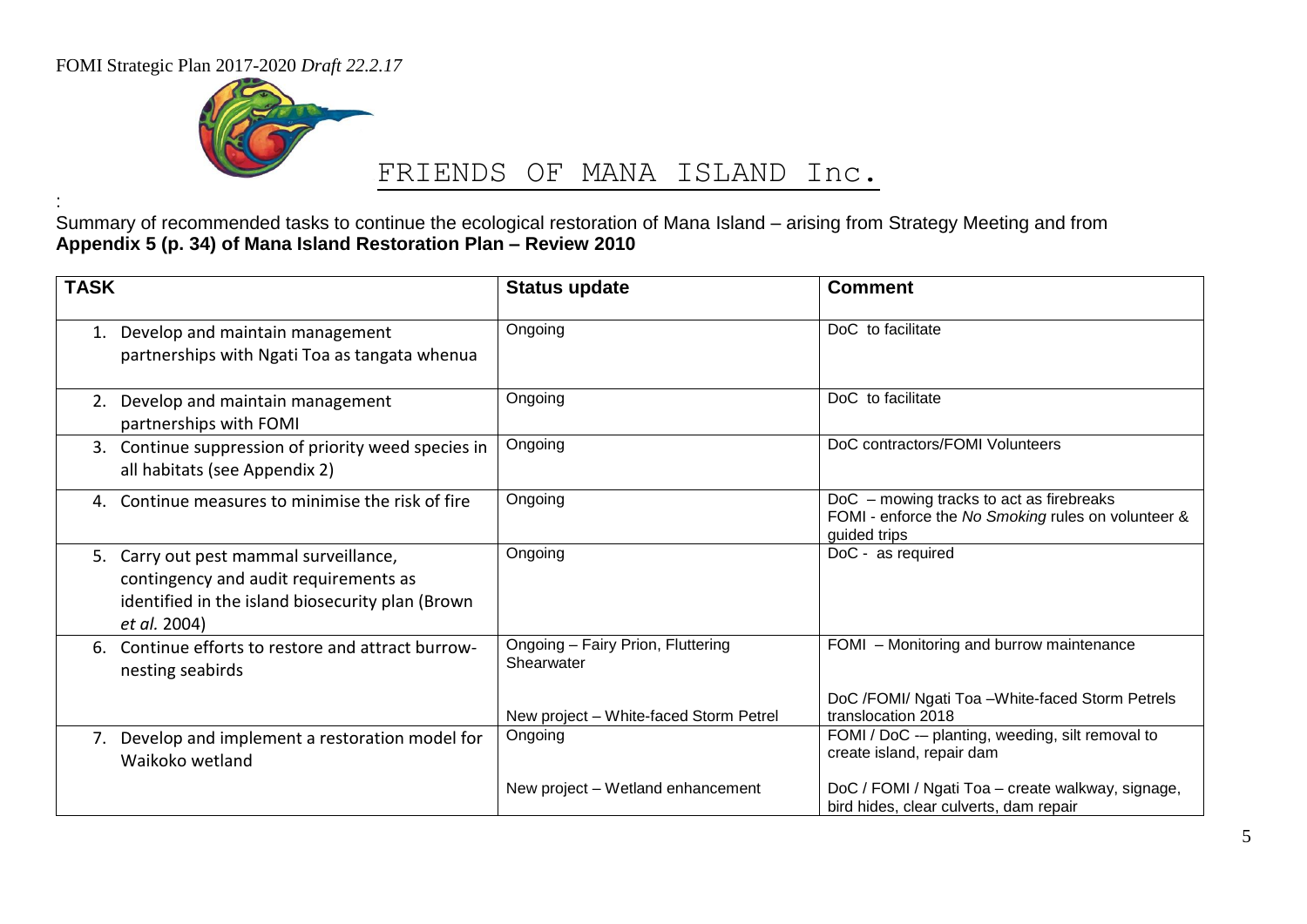# FOMI Strategic Plan 2017-2020 *Draft 22.2.17*

|                                                                                                                                                                                                | DEVELOP AS AN INTEGRATED<br>PROJECT FOR FUNDING                  |                                                                                                                                                                                       |
|------------------------------------------------------------------------------------------------------------------------------------------------------------------------------------------------|------------------------------------------------------------------|---------------------------------------------------------------------------------------------------------------------------------------------------------------------------------------|
| 8. Increase the floral diversity of forests and<br>wetlands through the introduction of eco-<br>sourced plants (including threatened plants and<br>tree ferns) into appropriate microhabitats. | Ongoing - as outlined in Floral Diversity<br>report Stg 2 (2016) | DoC / FOMI - refer recommended actions including<br>seed collection, propagation and monitoring                                                                                       |
| 9. Investigate methods to increase the diversity of<br>invertebrate communities as forests mature                                                                                              | New project                                                      | FOMI to investigate - DoC to provide scientific<br>expertise, FOMI to implement                                                                                                       |
| 10. Develop a threatened plant action plan                                                                                                                                                     | Ongoing                                                          | FOMI to undertake - refer recommended actions in<br>Floral Diversity report - Stg 2                                                                                                   |
| 11. Complete translocations of shore plover,                                                                                                                                                   | Completed                                                        | Whiteheads, Bellbirds, ROWI translocations                                                                                                                                            |
| whiteheads, bellbirds and rowi                                                                                                                                                                 | Ongoing monitoring                                               | Monitor & undertake 5MBC's                                                                                                                                                            |
|                                                                                                                                                                                                | Review                                                           | Shore Plover removed to Mt Bruce - reintroduce in<br>future?                                                                                                                          |
| 12. Monitor and confirm establishment of tui and<br>kereru, and maintain records of sightings of<br>other vagrant and colonizing species (e.g. kaka<br>and red-crowned parakeets)              | Ongoing                                                          | Report sightings & undertake 5MBC's                                                                                                                                                   |
| 13. Assess the need for and practicality of further<br>fairy prion chick transfers to Mana Island                                                                                              | Completed                                                        | Future review                                                                                                                                                                         |
| 14. Restore and maintain the decoy gannet colony                                                                                                                                               | Completed                                                        | Ongoing maintenance and monitoring                                                                                                                                                    |
| 15. Survey for banded rail and crakes around<br>wetlands                                                                                                                                       | Ongoing                                                          | Refer item 7                                                                                                                                                                          |
| 16. Seek support for translocation of Chatham<br>Island snipe                                                                                                                                  | <b>New</b>                                                       | FOMI to discuss with Colin Miskelly with<br>Ngati Toa endorsement                                                                                                                     |
| 17. Develop more efficient methods to survey for<br>green geckos                                                                                                                               | <b>New</b>                                                       | FOMI to seek approval - Eckogecko proposal -<br>Possible next step is to contact the Greens<br>specialists (Dunedin & Northland) about monitoring<br>methods, availability and costs. |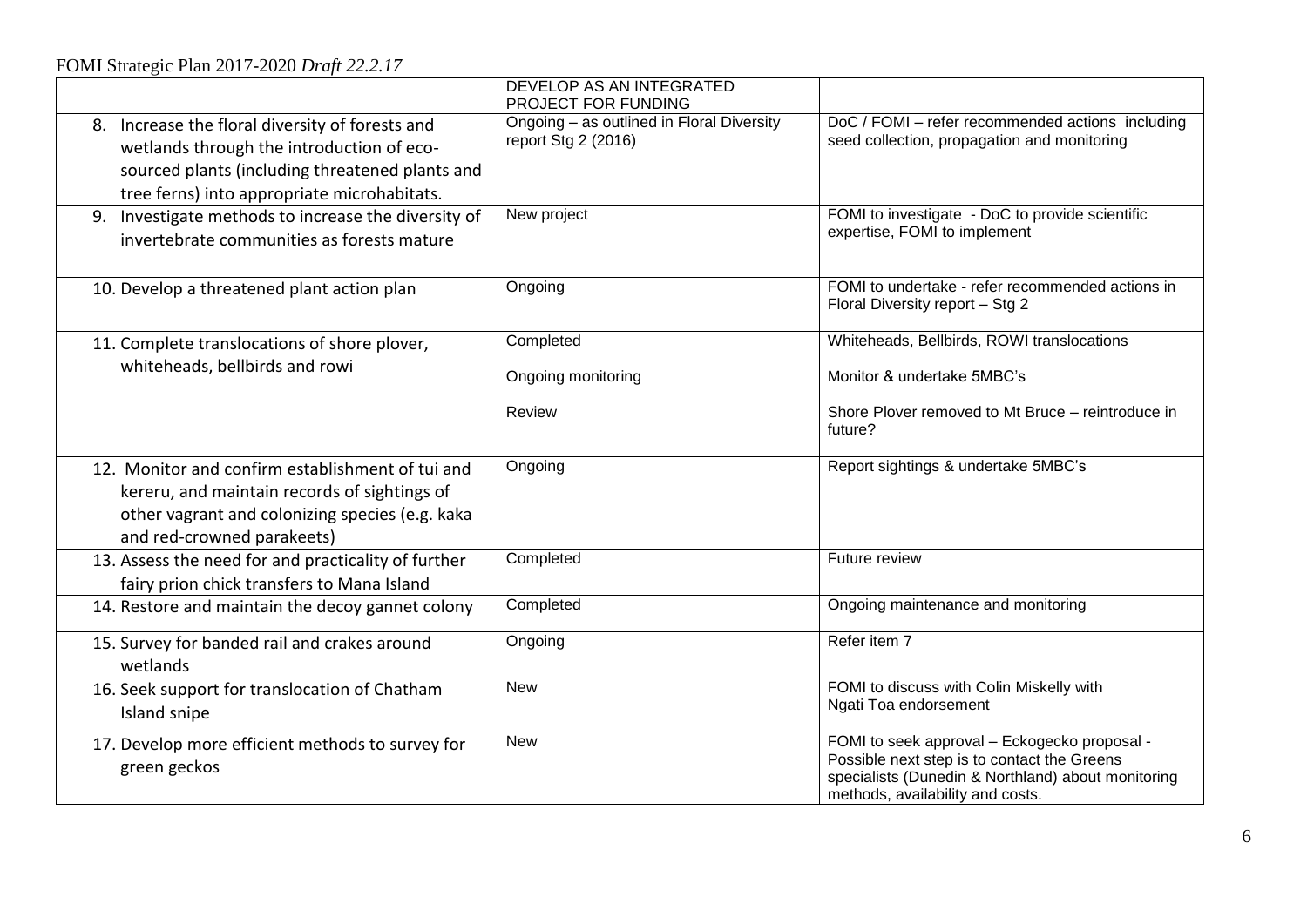FOMI Strategic Plan 2017-2020 *Draft 22.2.17*

| 18. Monitor and confirm establishment of<br>Wellington green gecko and speckled skin, and<br>any future reptile translocations                                                                        | Ongoing                   | Refer item 17                                                                                                                                                                                                                                                                                                                                                                         |
|-------------------------------------------------------------------------------------------------------------------------------------------------------------------------------------------------------|---------------------------|---------------------------------------------------------------------------------------------------------------------------------------------------------------------------------------------------------------------------------------------------------------------------------------------------------------------------------------------------------------------------------------|
| 19. Complete translocations for tuatara, Whitaker's<br>skink and robust skink                                                                                                                         | <b>New</b>                | FOMI to instigate process (with Recovery team) for<br>robust skink<br>FOMI to instigate process to breed Tuatara species<br>from Titi Island to introduce to Mana in 20-30 years<br>or when seabird numbers increase<br>Whitakers not suitable for Mana due to competition<br>from McGregors Skink<br>FOMI to seek final confirmation from DoC that<br>Whitakers won't be introduced. |
| 20. Monitor population spread and contact zones<br>for McGregor's skink, spotted skink and<br>speckled skink                                                                                          | Ongoing                   | Eckogecko proposal - Seek funding for the project<br>with focus on the speckled and green gecko, but<br>record all species found to build a picture of who<br>lives where. Could be re-worked to include other<br>skinks if needed.                                                                                                                                                   |
| 21. Assess the suitability of Waikoko wetland for the<br>introduction of brown mudfish, and introduce if<br>suitable                                                                                  | <b>New</b>                | FOMI to seek DoC TAG advice-depends on<br>Wetland restoration success - refer item 7                                                                                                                                                                                                                                                                                                  |
| 22. Monitor and confirm establishment of<br>Wellington speargrass weevils                                                                                                                             | Ongoing                   | FOMI - Establishment confirmed but need to monitor                                                                                                                                                                                                                                                                                                                                    |
| 23. Translocate flax weevils on Mana to the vicinity<br>of Waikoko wetland                                                                                                                            | Defer                     | Requires further research into current effects on flax<br>populations - use of flax propagated from Stephen's<br>Island to be trialled                                                                                                                                                                                                                                                |
| 24. Develop interpretative methods and materials<br>to ensure that visitors (both actual and virtual)<br>gain an appreciation of ecological restoration<br>and conservation management on Mana Island | Ongoing<br>Defer & review | FOMI / DoC - Communications Strategy to be<br>developed - Comms Manager on Exec team<br>FOMI/ GOPI / ROTARY/PHT Visitor Information<br>Centre at Paremata. Findings from Business Case<br>feasilibilty report (January 2017) indicate stakeholder<br>support not forthcoming at this time.                                                                                            |